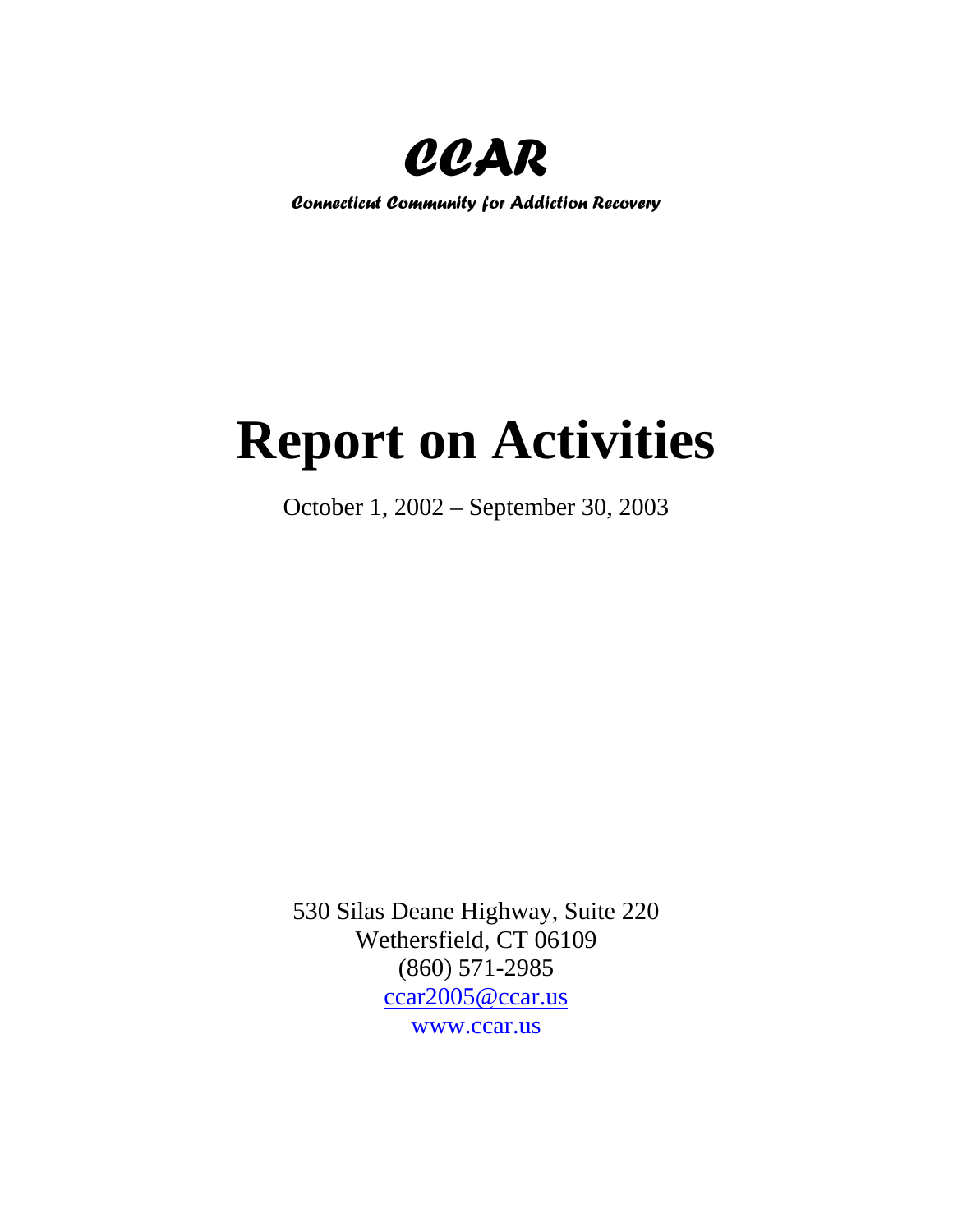Dear CCAR member,

The following report is a summary of the past year's highlights and accomplishments. We used three sources to compile this report: the advocacy work that we are able to do as result of our funding from the Department of Mental Health and Addiction Services (DMHAS), the quarterly reports we send to the Center for Substance Abuse Treatment (CSAT), one of our two major funding sources and our Case Study, the evaluation requirement from CSAT. I hope this helps you see the tremendous progress we've made over the last fiscal year and given our humble beginnings back in November of 1997, I find these successes even more impressive. It is with great honor and respect for the Board of Directors, CCAR staff, membership, volunteers and all recovery advocates that we offer this report.

Sincerely,



Robert Savage CCAR Executive Director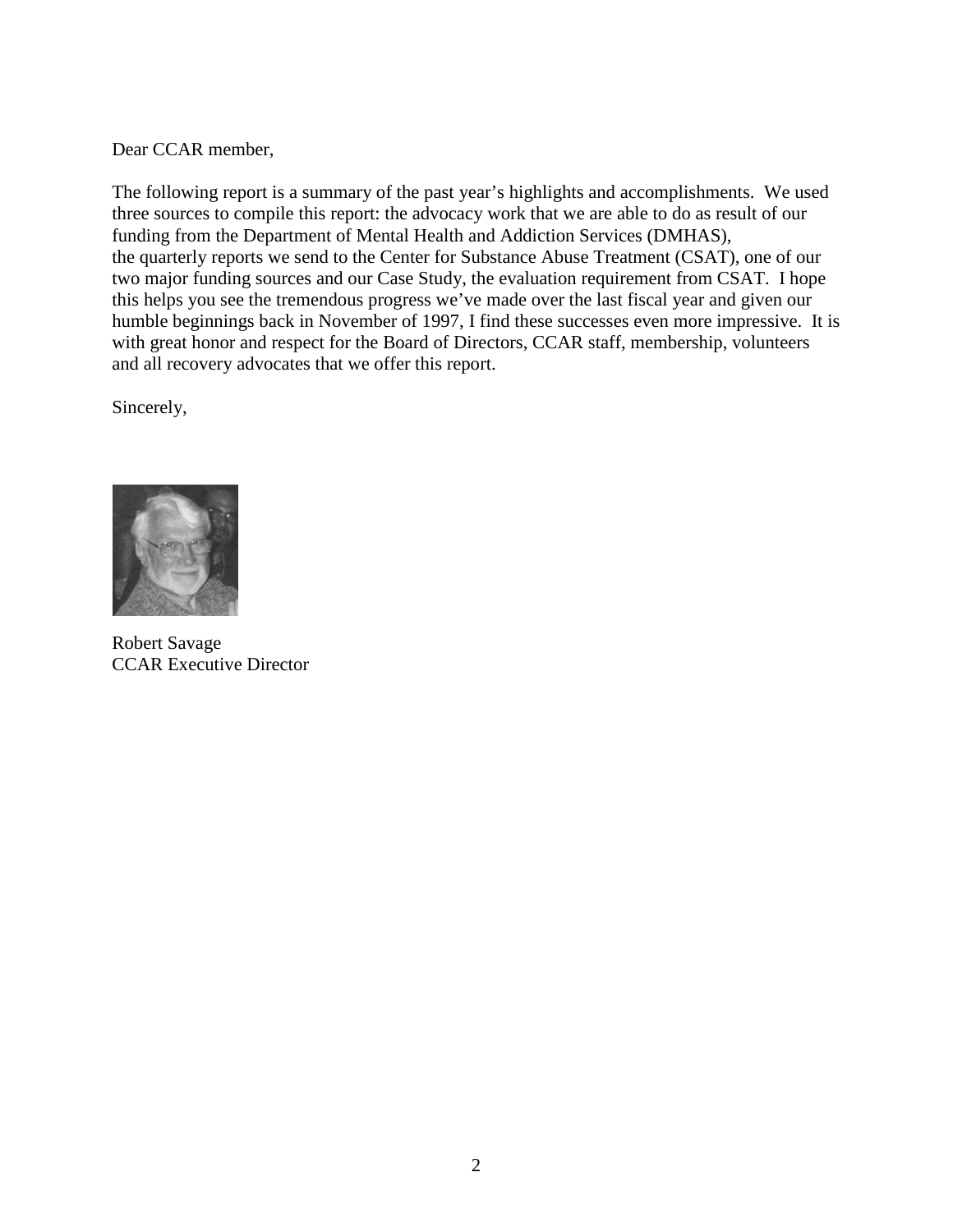# **Report on Activities: October 1, 2002 – September 30, 2003**

#### **Advocacy Efforts:**

We receive funding from the Department of Mental Health and Addiction Services (DMHAS), individual donations, and others to be able to continue our strong advocacy efforts on behalf of the recovery community made up of recovering persons, family members and friends, in educating key Policy Makers, Legislators and the general public. We have also continued our work in implementing the Recovery Core Values into the addiction treatment system in Connecticut. What follows is a summary of some of our more significant advocacy efforts over the past year.

# **Policy Makers**

- We attended monthly meetings of the State Advisory Board to DMHAS which provides us with an ongoing opportunity to learn what is going on at DMHAS and where we can advocate for change in their policies and influence change.
- We also attended a number of meetings called by DMHAS to help influence changes to their development strategies and policies related to the implementation of the Recovery Oriented System of Care.
- We met with other individuals and advocacy groups to determine where we could work together to influence and improve the addiction treatment system.
- CCAR members of our Windham Chapter had a tremendously positive influence on the town polices developed and public reaction as a result of the five Hartford Courant articles labeling Willimantic as "Heroin Town".

#### **Legislative Update**

#### **The key issues CCAR addressed in the legislative arena were:**

• **Criminal records continue to negatively affect persons in sustained recovery**. On April 3, 2003 eighteen CCAR members testified before a joint Appropriation and Judiciary Committee informational forum and public hearing on prison overcrowding and other related criminal justice issues. These CCAR members told their stories related to the fact that they are now in sustained recovery and are still seriously hampered by their criminal record. They have served their sentence, done their time and are still being punished for an act done a number of years ago. Again on September 24<sup>th</sup> several CCAR members testified emphasizing the same issues. CCAR offered to the Chairs of the Judiciary and Appropriation committees suggested language that they could use for an expedited pardon process for those in sustained recovery. As a result of these presentations and meetings with individual Legislative Members, we are starting to see some possibilities for change.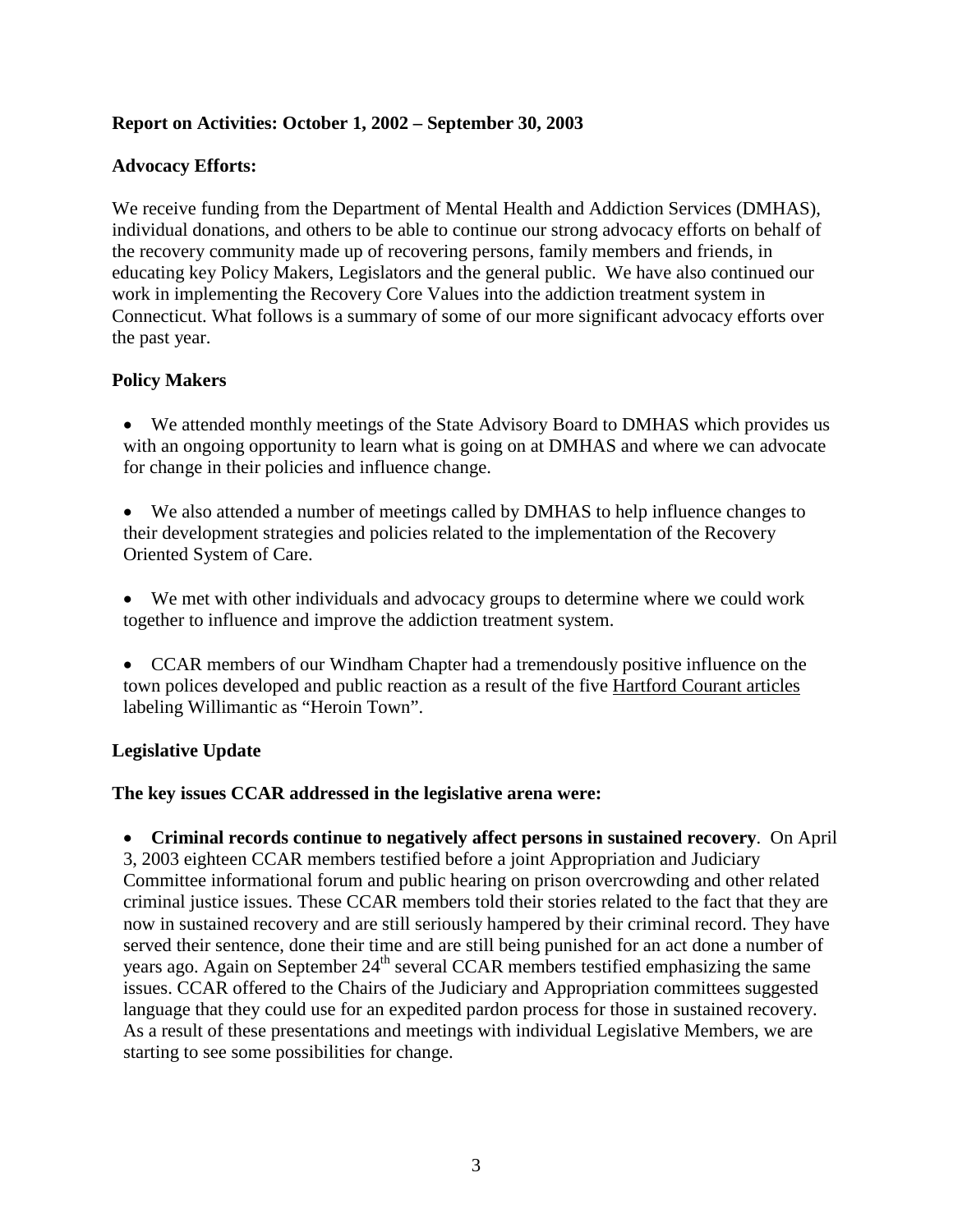**Recovery support services provided by people in recovery.** We continue to speak to the importance of these services at the legislature, at our meetings with DMHAS as well as other opportunities that present themselves.

• **Closing 40 beds in Merritt Hall, Connecticut Valley Hospital for budget reasons**. Our members attended a number of hearings at the Legislature on this issue, continually called our legislators in our areas as well as keeping in contact with DMHAS to make sure that the beds were not closed. As a result of our work and others, 20 of the 40 beds were saved. This has been structured so the 20 beds that were closed could be brought back at some point in the future when resources are available.

• **Building relationships with individual legislators.** Between April and May legislative breakfasts were held in Windham, New London, New Haven, Hartford, Bridgeport and Norwalk. These breakfasts provided an excellent opportunity for our members to get to know their legislators and to present issues of importance to them with a focus on the subject matter addressed in this legislative update.

• **The New Haven Building Bridges: From Conviction to Employment** is a Community imitative driven by current prison overcrowding and criminal justice reform issues. CCAR Staff and New Haven Chapter members have been working with the City of New Haven Office of Substance Abuse Policy and Prevention to develop the New Haven Building Bridges Model, which is supported by key legislative members, as part of proposed new prison reform legislation. CCAR members and staff helped to plan and also presented at the New Haven Building Bridges Conference held on May 5, 2003.

• **On March 12 several CCAR members and staff testified at the Public Hearing related to the DMHAS Budget**. Our testimonies focused on potential budget reductions affecting State Administered General Assistance (SAGA) and the closure of addiction beds at Merritt Hall. On March 14<sup>th</sup> CCAR members testified at the Department of Social Services Public Hearing with a focus on the same topics. All the above issues were continually followed using a phone call and E-mail campaign by CCAR members communicating with their elected representatives through the legislative session.

# **Recovery Walks!**

Three years ago, the Connecticut Community for Addiction Recovery (CCAR), envisioned recruiting 50 people to walk near our state capitol to "put a face on recovery". Amazingly, 700 people showed. The purpose of the walk had struck a chord that resonated with the heart of the recovering community. Two years ago on a picture perfect Sunday only five days after 9/11, Recovery Walks! drew over 2000 people, not only to proclaim their support for recovery but to stand firm as Americans. Last year, more than 3000 individuals showed up to publicly declare their support for recovery from alcohol and other drug addiction. For three consecutive years Recovery Walks! has painted the recovering community in the light of respect using broad strokes of courage, healing, hope and love.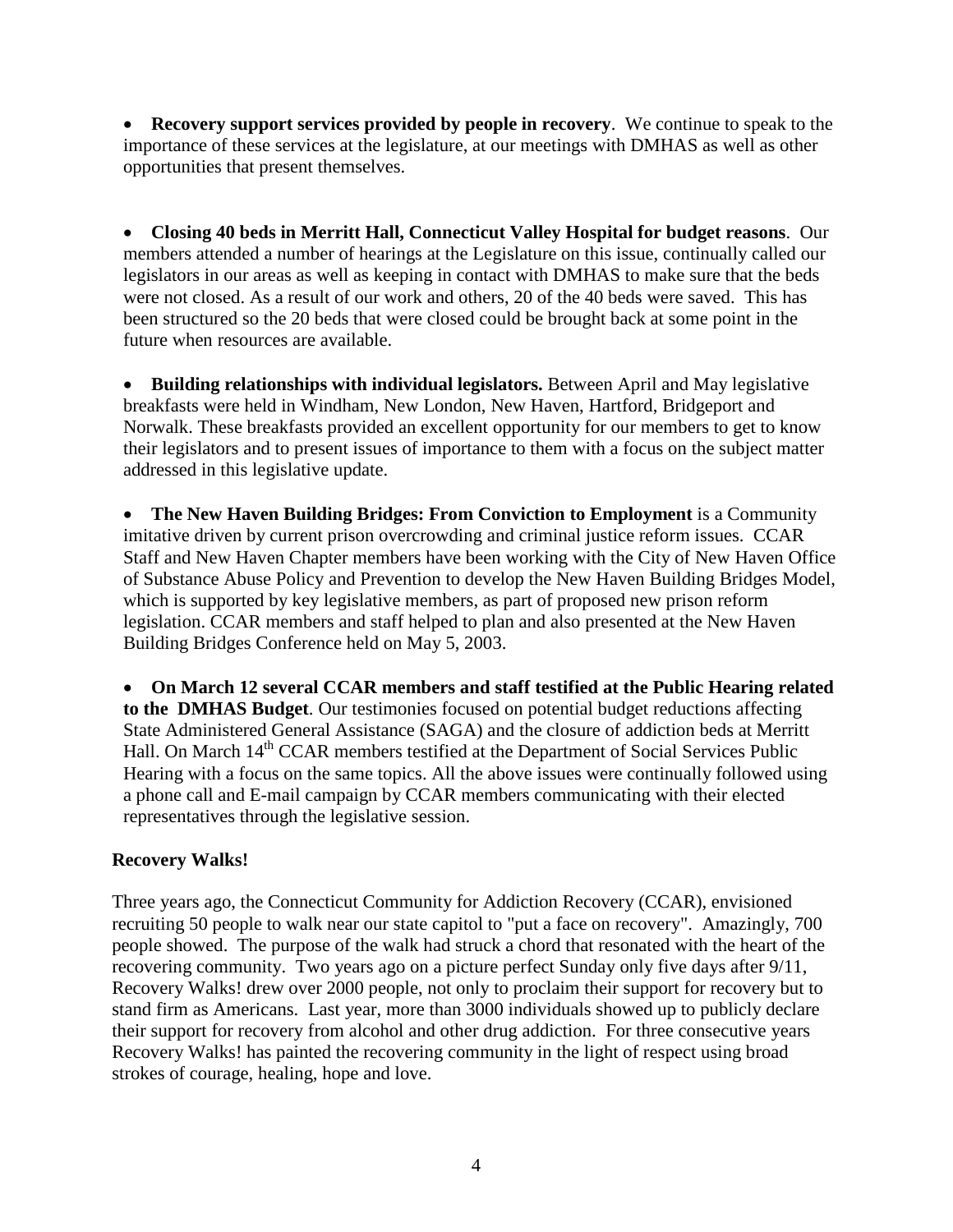On Sunday, September 21<sup>st</sup>, 2003 in recognition of SAMHSA's National Recovery Month, CCAR hosted Recovery Walks!, our 4<sup>th</sup> Annual Walk for Recovery from Alcohol and Other Drug Addiction. Over 3000 individuals came out to Bushnell Park in Hartford. At this year's walk, we had 16 buses from treatment programs across the state (up from 5 in 2002), 43 teams participated (up from 5 in 2002), we had a total of 58 sponsors and raised more than \$30,000 an approximate 50% increase from last year. Karen O'Connor received a Dell Personal Computer for her outstanding work in collecting pledges. The event was featured on two major television network evening news programs (last year we had 4). We distributed 2400 t-shirts, 300 sweatshirts and 300 hats. Performances from bands in recovery, personal stories from our members, and a greeting from the DMHAS Commissioner Thomas Kirk highlighted the day. Family entertainment included an inflatable slide, bounce house and playscape along with clowns, face painting and gift bags. CCAR provided fruit and water, while a local restaurant provided a lunch for reasonable prices. By all accounts, the day was an outstanding success.

**To give you an idea of our contributors please see the attachment**. Thank you to everyone who participated in any way large or small.

# **Overview of Recovery Promotion Services**

In May 2002, CSAT announced a shift from a Recovery Community *Support* Program to a Recovery Community *Services* Program. This shift to services presented CCAR with an opportunity to make a difference in the lives of people in recovery, their family members, friends, allies and those not yet in recovery. The primary purpose of the new initiative was to improve the quality of life and enhance the recovery of our membership. An overview of Recovery Promotion Services follows:

- family support groups,
- a comprehensive training and technical assistance program,
- faith community initiative (Become Part of the Solution) and the
- development of Recovery Community Promotion Centers

To accomplish this shift effectively, we drew on our recovery community organizing experience and held a series of meetings to determine the best approach. The result? The goals and objectives outlined in the original grant application were completely overhauled and a formal Strategic Planning Process has been started. Membership, along with the Board of Directors, has been actively involved in discussing the shift. We have held formal focus groups at our local Chapters and family members to identify specific needs. Our membership has been active in the development of a new, comprehensive, meaningful project that will meet their own needs and the needs of the rest of Connecticut's recovery community.

Our first step in making the shift to peer-driven recovery support services was to look at the definitions of several key phrases and words. The first of these is "recovery support services". While CCAR fully supports all efforts to develop and implement a comprehensive system of recovery support services, we found it necessary to develop services that would reside on a unique "middle" ground. So in order to offer a unique, distinct service that will not be confused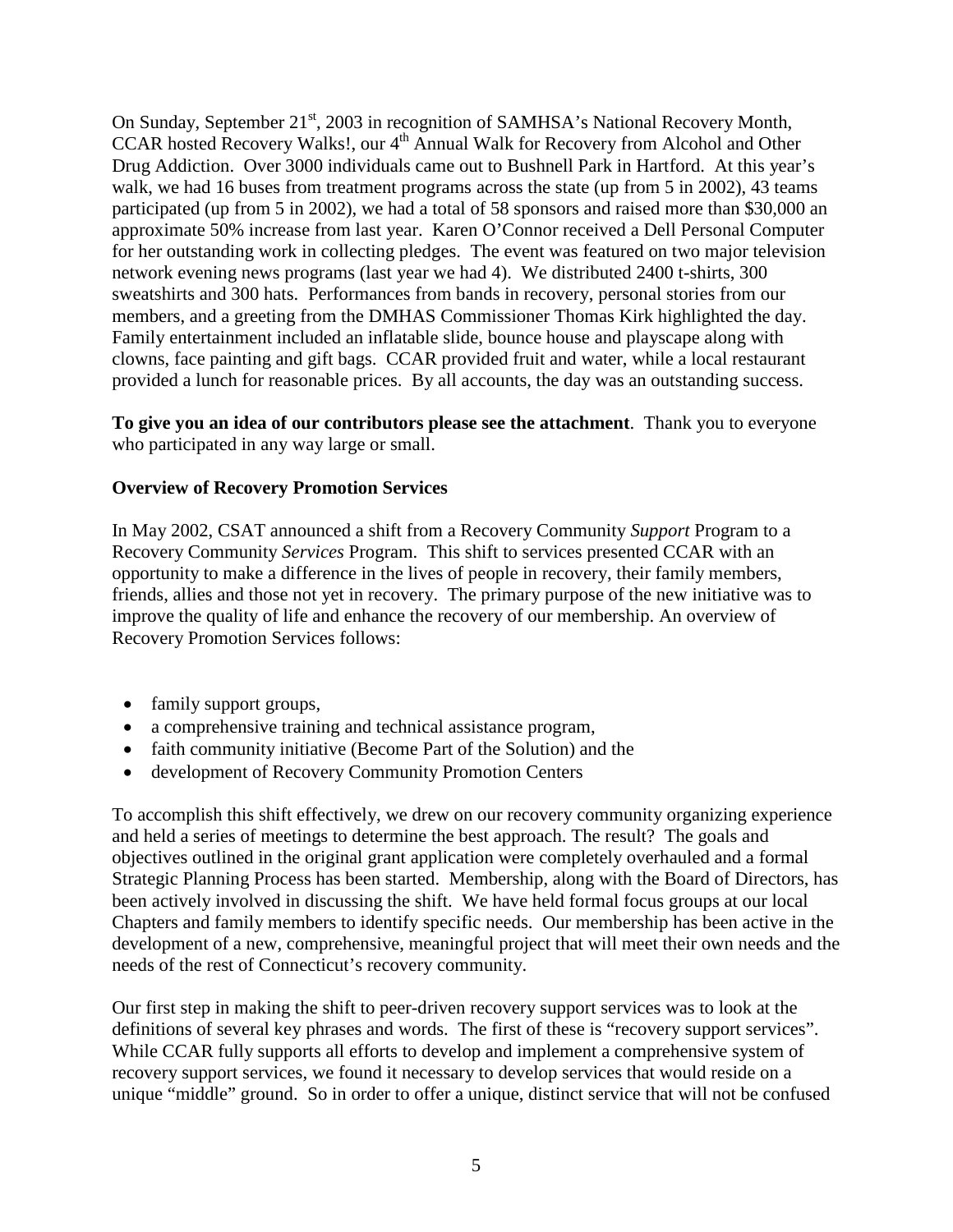with traditional recovery support services, we are focusing our services on the Recovery Community members who for the most part are not currently served by treatment programs or supported by 12 step and other community groups, i.e. the middle ground.

To help set our services apart from these constituencies, we named our services to be provided within our new paradigm shift focus as **"recovery promotion services"** which will consist of **peer driven, peer-led and peer-operated** components. The word promotion was carefully chosen. The Oxford Thesaurus associates some of the following words with promotion: advance, move up, upgrade, elevate, help, further, assist, support, forward, endorse, sponsor, espouse, commend and push. These words helped our decision to name our services "recovery promotion services".

Using our experience as a leading recovery community organization that has thrived, and will continue to thrive, on peer participation, leadership development, authenticity of voice, primacy of recovery and cultural diversity, we feel the best way to differentiate between peer-driven, peer-led and peer-operated is to base the definition on the degree of influence, contribution and involvement of the "peer". For our purposes, a peer-driven service has a significant degree of influence, contribution and involvement from the recovery community, peer-led has even more and peer-operated has the most.

Since its inception, CCAR has operated as a peer-driven recovery community organization. Specifically, our following goal about training and technical assistance is an initiative that we refer to as peer-driven. The goal states:

*Provide recovery promotion services through training and technical assistance to CCAR members and the recovering community at large to increase recovery capital, sustain recovery and improve quality of life.* 

The emphasis of this CCAR training initiative is to provide recovery promotion services through comprehensive training and technical assistance to help people sustain their recovery, improve their quality of life and become better resources for helping others into recovery and the community at large. What is unique about this training is the target audience: the recovery community made up of persons in recovery, family members, friends and allies. This segment is rarely targeted for any kind of service and CCAR is proud to offer this community educational series. Our membership frequently acknowledges that the more they mature in their recovery, the more grateful they become. An intrinsic piece of this gratitude is the desire to give it back or as Dorian Parker, CCAR Board President says, "We pay it forward." By providing this type of recovery promotion service, we believe people will move along in their recovery, will be inclined to give even more and will help more suffering people move into the light of recovery.

After prioritizing, combining and filtering responses from six statewide focus groups conducted within the local CCAR Chapters we were able to come up with an ambitious program over fourteen months that kicked off in May 2003 and will consist of forty-two (42) Chapter trainings covering seven topics. These trainings have been approved by the Connecticut Certification Board, Inc. as Category I trainings. There is also a statewide single day training component and a regional conference component as well slated to begin in 2004.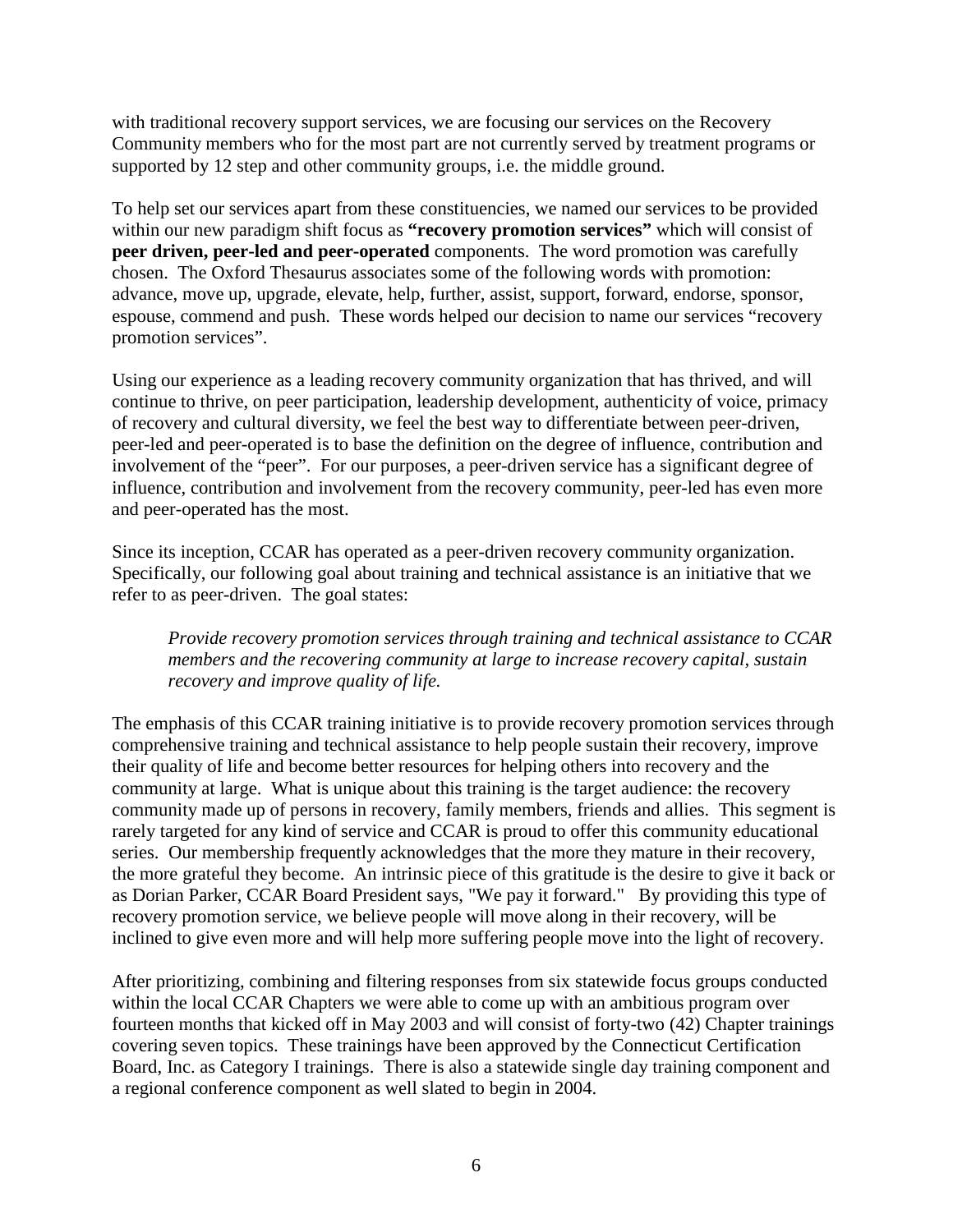CCAR's Goal about family support groups is the project we're identifying as peer-led. The goal states:

# *Provide recovery promotion services to families by organizing family support groups.*

Over the last year and a half, CCAR has also been holding focus groups with family members to get an idea of their role within the new recovery movement. Through this work and along with all the other peer-driven information, CCAR has found that families are not getting the support or education on how best to deal with a family member that may still be actively using or in recovery. This notion was also heavily underscored during the focus groups held at the local CCAR Chapters. At one time, treatment providers had family components built into their programs, but because of financial cutbacks over the years there are very few treatment programs that offer support and education to families.

We also found that many family members felt that because of the format of Al-Anon meetings, some of their specific needs were not being met. These include the need to talk about a family member struggling with addiction, how to access resources, the best way to help someone and how the family dynamics have been threatened and/or damaged. CCAR is working provide family support groups that serve as a safe place for family members to come and share their experience, concerns, resources and most importantly, hope. CCAR is in the process of training volunteers to lead these support groups.

CCAR's Goal about working with the faith community is the new project we will refer to as a peer-operated model. The goal states:

# *In alliance with faith-based communities, develop recovery promotion services using the tested and successful Become Part of the Solution (BPS) model.*

Studies have indicated that when a person suffering from addiction to alcohol and/or other drugs makes contact for help, a high percentage of the time a contact will be made with one of two professions, the clergy or a physician. Unfortunately, these two professions are usually not well trained to handle an addiction case. This initiative will bring the recovery perspective into one of these fields, the faith communities, and give them information and the tools needed to assist people with their addiction and help start them on their road to recovery. The concept is simple: using the church as a fiduciary, BPS is set up to raise funds to support a residential treatment stay for individuals who don't have adequate health insurance or can't afford to pay.

CCAR is approaching faith communities to provide technical assistance on how to implement the BPS program. This could include assisting with raising funds, setting up local BPS steering committees, passing along the BPS charter, mission and other administrative details, developing screening criteria, teaching them how to negotiate with treatment providers and working with the faith community staff and congregation on ways to integrate the client back into the community upon return from treatment. Often times, faith communities have resources not typically available for the person returning to the community, specifically in areas of housing,